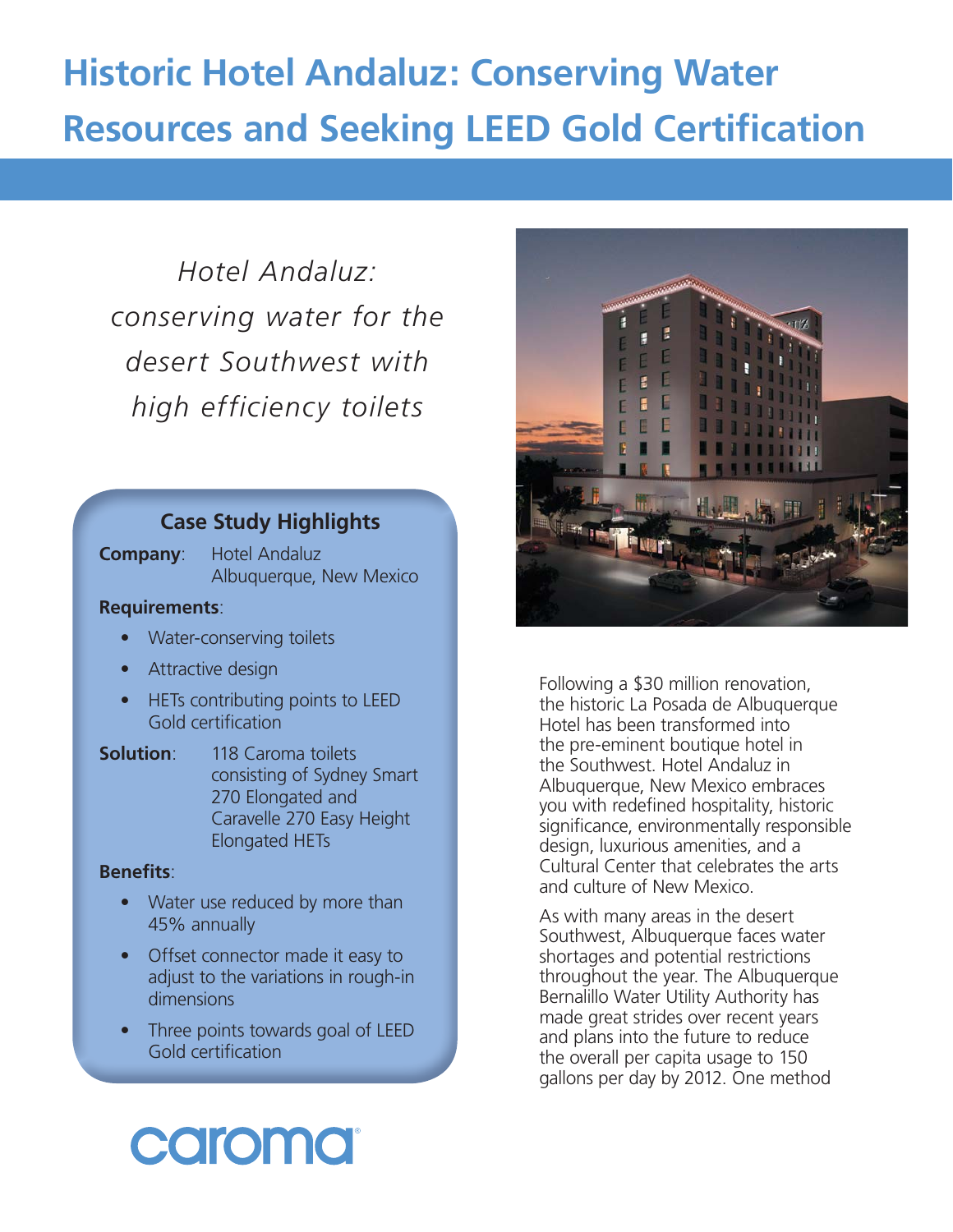to reduce water usage is through their toilet rebate program, offering \$200 rebates for both commercial and residential installations by switching a high flow toilet to a high efficiency toilet (HET). There is also a  $$50$ per toilet rebate for conversions from low flow toilets to HETs for both residential and commercial installations (current as of January 2010). This applies to new and existing installations.

As part of a \$30 million renovation of the Hotel Andaluz, one goal is LEED Gold certification, potentially the first for a hotel listed on the National Register of Historic Places. Goodman Realty Group chose Caroma to furnish 118 high efficiency toilets for the historic hotel guest rooms because of water savings and toilet design.

# **Caroma high efficiency toilets**

Goodman Realty Group chose the Sydney Smart 270 Elongated and Caravelle 270 Easy Height Elongated HETs to replace three gallon toilets previously installed. Both Caroma toilets (and all floor-mount toilets by Caroma) have been WaterSense labeled. WaterSense is a partnership program sponsored by the

*"Compared to other toilets that have a small trapway, the Caroma HETs have basically eliminated the need for maintenance to fix toilet issues...keeping the maintenance costs down."*

> *Darin Sand LEED AP Goodman Realty Group*

U.S. Environmental Protection Agency and mandates that toilets use 20 percent less water than the current federal standard.

The Sydney Smart HETs were a great addition to the redesigned bathrooms. The Sydney Smart range is a dual flush toilet featuring two buttons. The full flush button uses 1.28 gallons of water per flush for solid waste, and the half flush button uses just 0.8 gallons per flush for liquid and paper waste. Assuming a 1:4 full/half flush ratio, it averages just  $0.90$ gallons per flush! The Caravelle HETs average just 0.96 gallons per flush, using 1.6 gallons

> for a full flush and 0.8 gallons for a half flush.

All Caroma toilets have a large trapway, nearly double the industry average, virtually eliminating the possibility of blockages and overflows from normal use. The 270 series of toilet bowls also have an adjustable rough-in of 10"-12" and an included offset connector to allow for rough-in variances.



Historic bathrooms restored in the Hotel Andaluz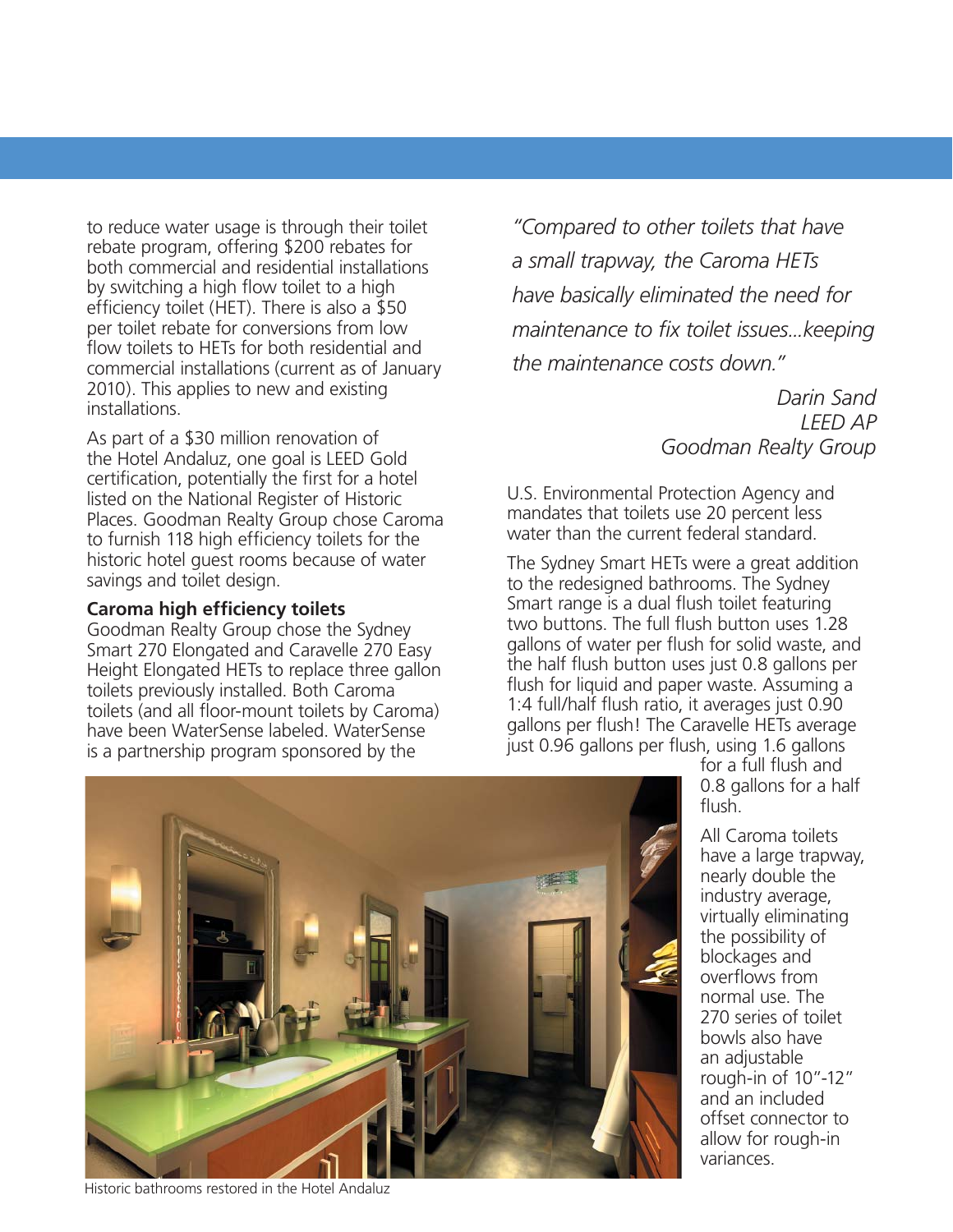## **The results**

Because the Hotel Andaluz has also applied for LEED Gold certification, water savings were critical. "When the hotel was bought by Goodman Realty Group in 2005, there were 3 gallon per flush toilets installed," explains Darin Sand, LEED AP for Goodman Realty Group. "We expect to save at least 45% of indoor water usage by using Caroma toilets. At a minimum, we'd expect more than 100,000 gallons of water saved each year assuming just 50% occupancy and four flushes per room per day. Additionally, using these toilets is a key component in helping us receive three points towards LEED certification."

According to Sand, One of the main reasons Caroma toilets were chosen was because of the adjustable rough-in. "This hotel was originally opened in 1939, and during that time, rough-ins were usually 10". However, when we were remodeling the bathrooms, we discovered that the rough-ins were 10", 11", 12", or somewhere in-between. With the offset connector supplied with the Caroma toilets we chose, we could easily handle any of these variations."

Since the hotel has reopened, there have been no clogs or blockages. "Compared to other toilets that have a small trapway, the Caroma HETs have basically eliminated the need for maintenance to fix toilet issues." explains Sand. "That not only helps keep the maintenance costs down, but it also eliminated the possibility that guests will be frustrated or embarrassed by toilet issues."



Hotel Andaluz beautiful lobby

# **Other environmentally-friendly features**

Hotel Andaluz also has several other environmentally-friendly features. A few of these include an integrated building energy management system to control the heating/ cooling and lighting when the room is unoccupied, solar heated hot water system providing 60% of the heating required for domestic hot water, a 7, 000 gallon rainwater capture tank to reduce storm water runoff and irrigate outdoor and indoor landscaping, interior finishes incorporating natural, recycled, and low volatile organic compound (VOC) products, green cleaning supplies, recycled paper used in all printed hotel collateral, and many others.

*"This hotel was originally opened in 1939, and...rough-ins were usually 10". However...we discovered (they) were 10", 11", 12", or somewhere in-between. With the offset connector supplied with the Caroma toilets we chose, we could easily handle any of these variations."*